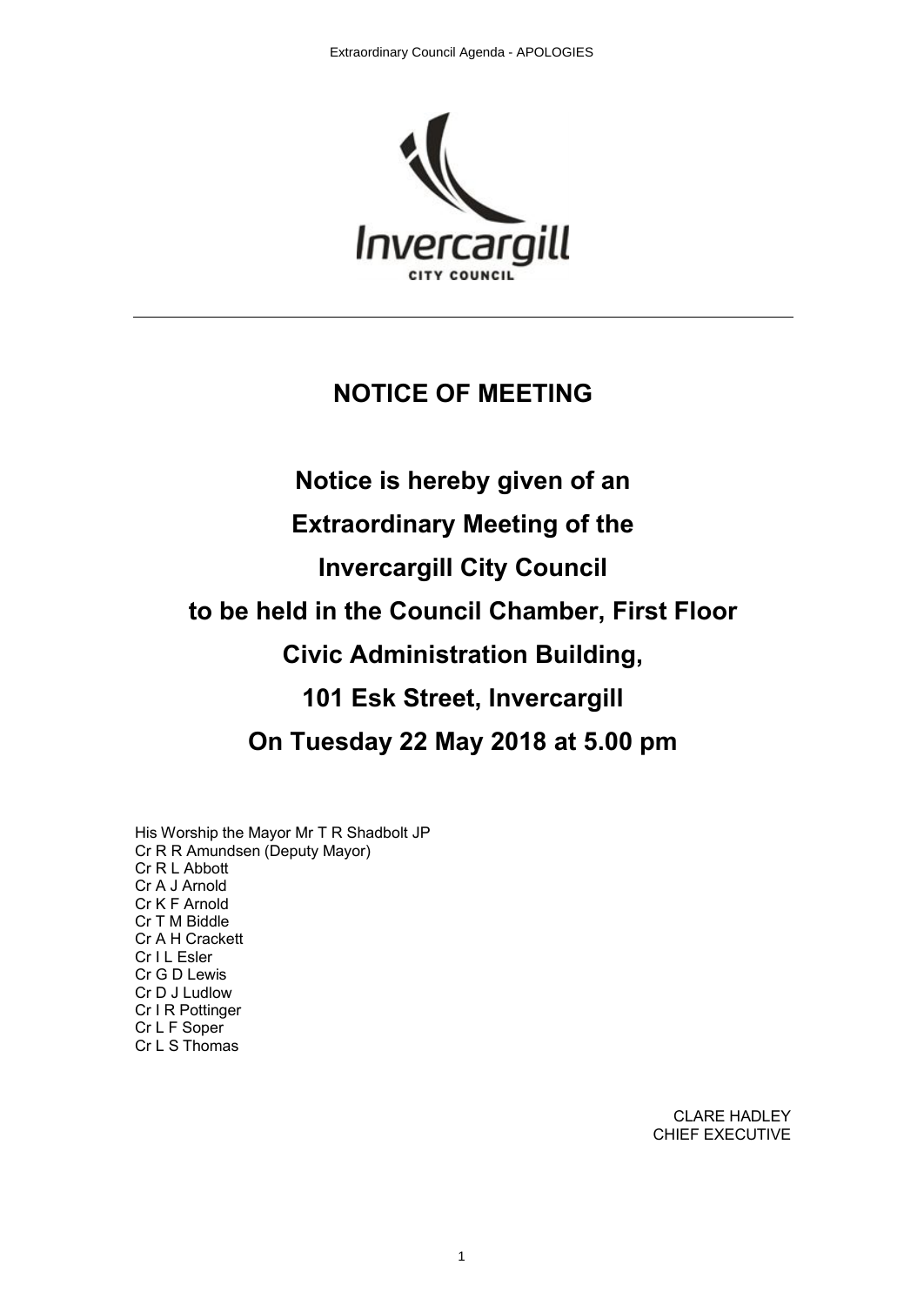# **Council's Values:**

| Responsibility   | Take ownership of decisions and outcomes, both collectively<br>and individually.<br>We willingly share our knowledge.<br>We acknowledge our mistakes, work to resolve them and learn<br>from them.<br>We give and receive feedback in a constructive manner to<br>resolve issues.<br>We do our job with total commitment.        |
|------------------|----------------------------------------------------------------------------------------------------------------------------------------------------------------------------------------------------------------------------------------------------------------------------------------------------------------------------------|
| Respect          | Everyone is important, as are their views.<br>We support and care for each other.<br>We stop to listen, learn and understand.<br>We communicate in an honest, up-front and considerate<br>manner.<br>We maintain confidences and avoid hurtful gossip.                                                                           |
| Positivity       | Always look on the bright side of life.<br>We are approachable, interested and friendly.<br>We are open and receptive to change.<br>We acknowledge and praise the efforts of others.<br>٠<br>We work together as a team to get the job done.<br>$\bullet$                                                                        |
| Above and Beyond | Take opportunities to go the extra mile.<br>We take the initiative to improve our work practices to get the<br>best results.<br>We challenge ourselves and each other to make it better.<br>We take pride in providing the best possible outcomes.<br>$\bullet$<br>We are ambassadors for our Council at all times.<br>$\bullet$ |

# **Council's Vision for the City:**

Enhance our City and preserve its character, while embracing innovation and change.

# **Council's Vision:**

We are an energised, fun and innovative team that makes it better for each other and our community.

# **Council's Mission:**

Making it better by making it happen.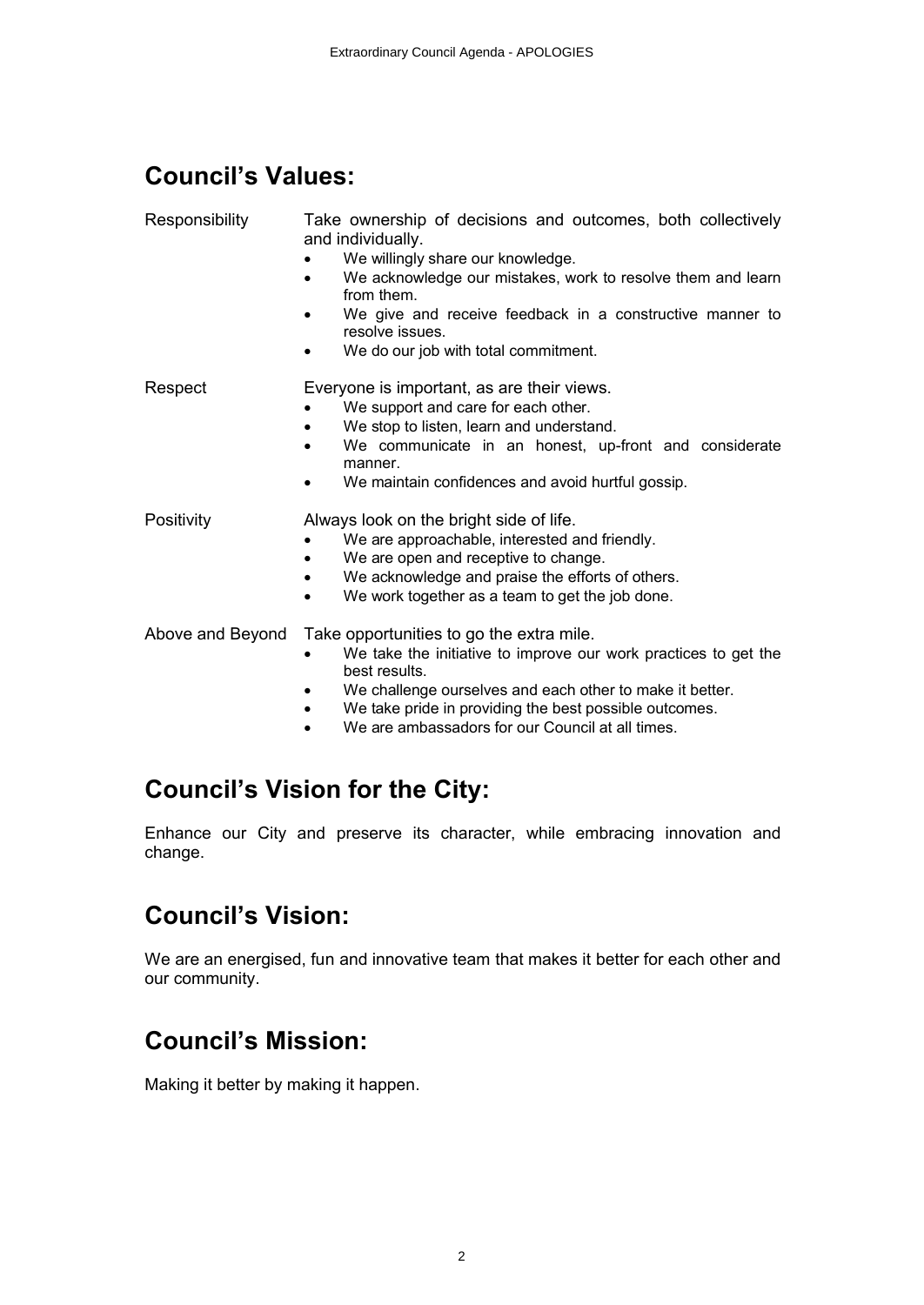# **A G E N D A**

### 1. **APOLOGIES**

### 2. **REPORT OF THE CHIEF EXECUTIVE**

2.1 **RATING IMPACTS FOLLOWING DECISIONS ON LONG TERM PLAN** 

## \*\*\*\*\*\*\*\*\*\*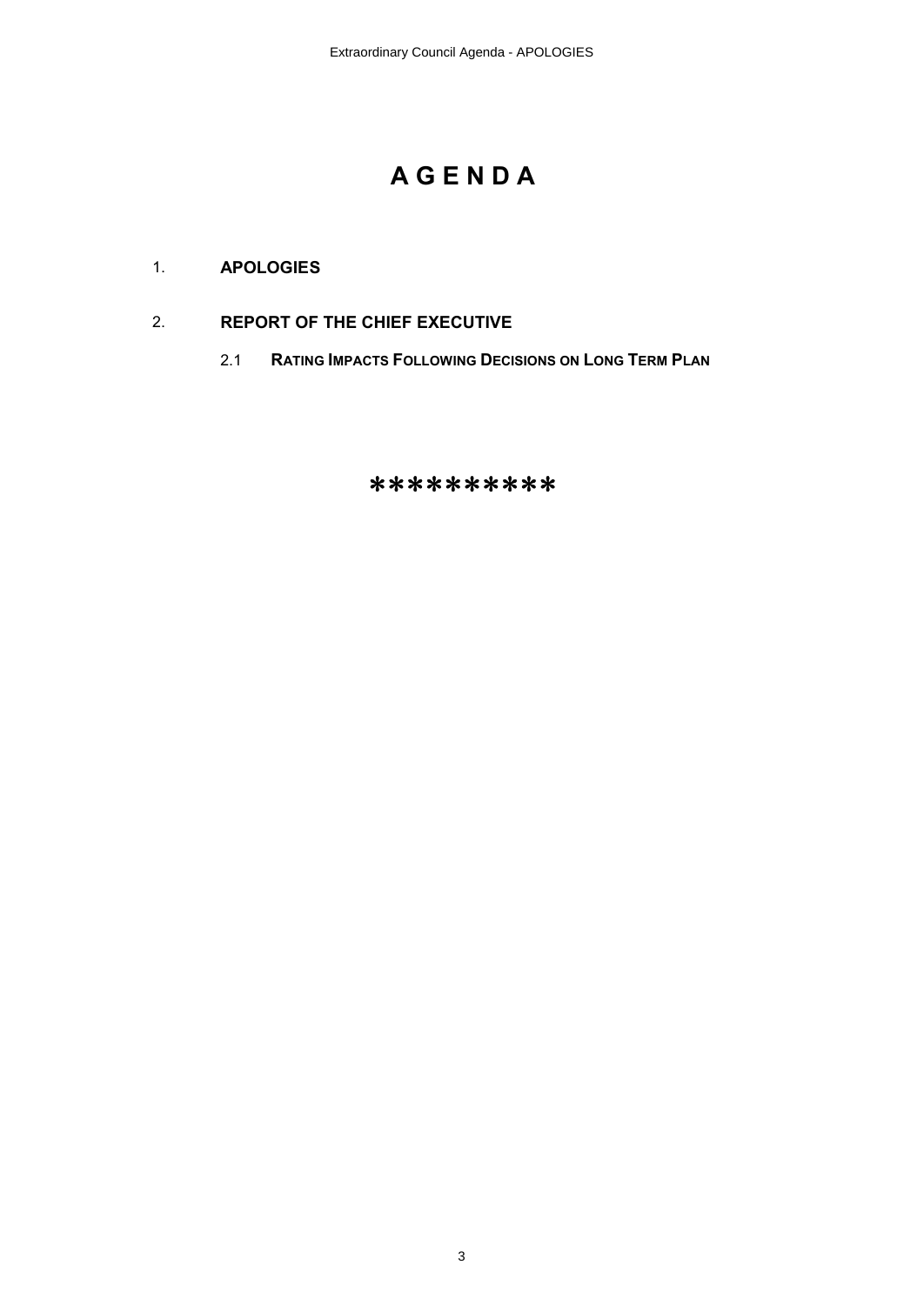### **TO: EXTRAORDINARY COUNCIL**

### **FROM: CHIEF EXECUTIVE**

#### **MEETING DATE: TUESDAY 22 MAY 2018**

### **RATING IMPACTS FOLLOWING DECISIONS ON LONG-TERM PLAN**

**Report Prepared by:** Melissa Short, Manager – Strategy and Policy

#### **SUMMARY**

This report outlines the impacts on rates required following decisions made on the Long-term Plan.

#### **RECOMMENDATIONS**

#### **It is recommended that the report be received; and**

#### **That the projected rates increases included within the report be adopted for the 2018- 2028 Long-term Plan.**

#### **IMPLICATIONS**

| 1. | Has this been provided for in the Long Term Plan/Annual Plan?                                                                |  |  |  |
|----|------------------------------------------------------------------------------------------------------------------------------|--|--|--|
|    | This process forms part of the development of the Long-term Plan.                                                            |  |  |  |
| 2. | Is a budget amendment required?                                                                                              |  |  |  |
|    | No.                                                                                                                          |  |  |  |
| 3. | Is this matter significant in terms of Council's Policy on Significance?                                                     |  |  |  |
|    | No.                                                                                                                          |  |  |  |
| 4. | Implications in terms of other Council Strategic Documents or Council Policy?                                                |  |  |  |
|    | The decisions made as part of the Long-term Plan process impact on Activity<br>Management Plans and other Council documents. |  |  |  |
| 5. | Have the views of affected or interested persons been obtained and is any further<br>public consultation required?           |  |  |  |
|    | Yes. Public consultation has been completed.                                                                                 |  |  |  |

#### **FINANCIAL IMPLICATIONS**

Financial implications of decisions have been considered during the submission hearing and decision-making processes. This report is to outline the long-term impact on rates and the impact on rate payers of different categories in the first year of the Long-term Plan.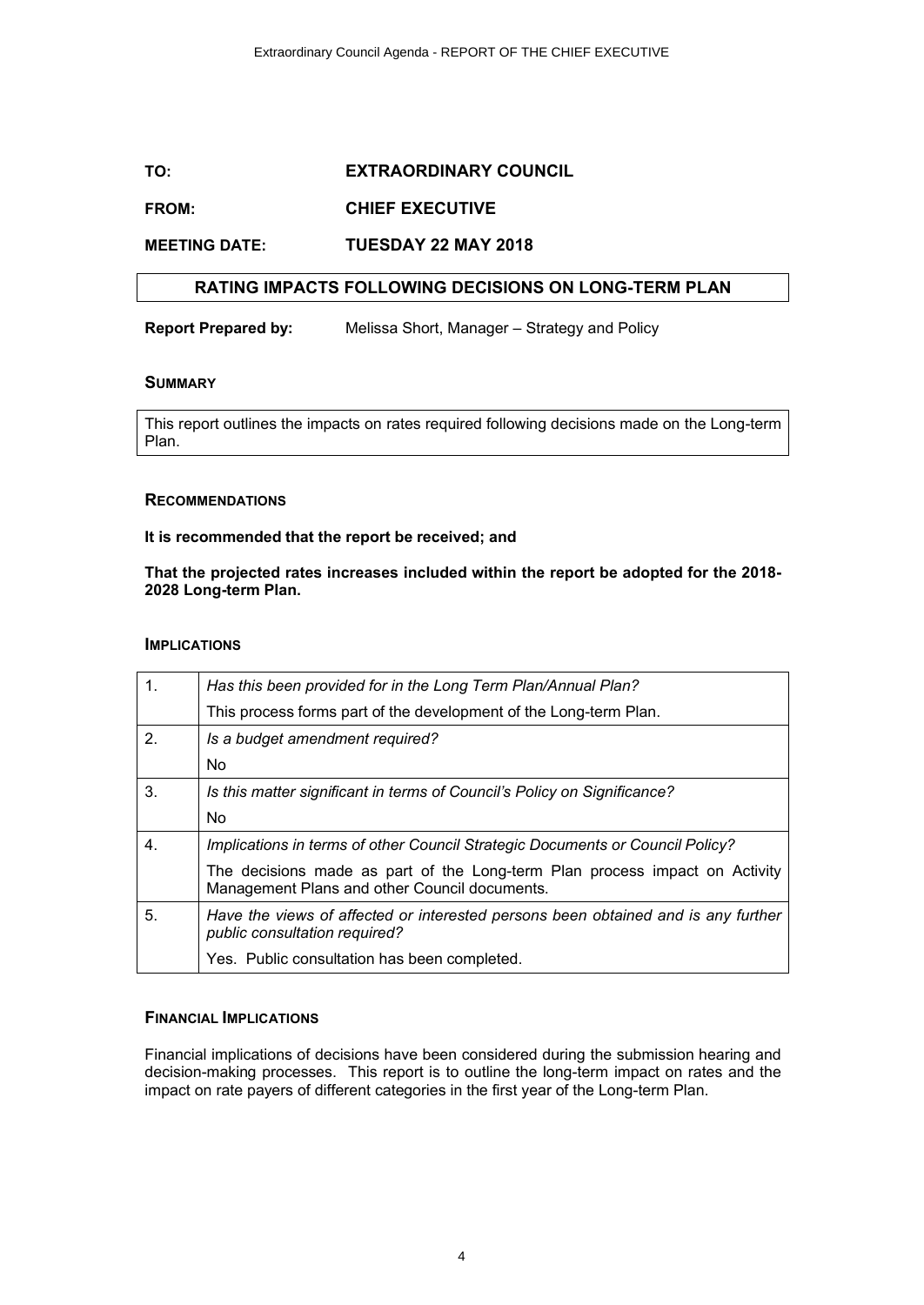#### **TEN YEAR RATE FORECAST**

At its extraordinary meeting on 15 May 2018, the Council made the following decisions on key projects identified in its Long-term Plan consultation document:

- *Alternative Water Supply* proceed as planned beginning in the 2025/26 year.
- *Anderson House* proceed as planned with 67% strengthening without upgrading the kitchen facilities in the 2019/20 year.
- *Additional Pool* delay the additional pool project until the 2023/24 year.
- *Southland Indoor Leisure Centre Charitable Trust grant* grant \$300,000 to the Trust in the 2018/19 year. The increase is a one-off payment and is not to be ongoing.
- *Arts and Creativity Invercargill* proceed as planned beginning funding in 2018/19 and development in 2021/22.
- *Living Dinosaurs Experience* proceed as planned in the 2019/20 year.

Council also made decisions regarding the Invercargill City Council's contribution toward a Museum redevelopment and a Regional Storage Facility. The Council determined that the grant for redeveloping the Museum would be moved from the 2027/28 year to the 2021/22 (\$2.5 million) and 2022/23 (\$7 million) years. It also determined that an additional \$200,000 would be added to the budget in the first four years (2018/19 - 2021/22) as Invercargill City Council's contribution to any interim museum presence. Council determined that the \$9 million grant for the Regional Storage Facility would remain scheduled for the 2024/25 year.

The table below shows the impact of these decisions on rate increases over the ten year period of the Long-term Plan.

| Year    | <b>Average Rates Change</b> | <b>Rates Change Limit</b> |  |  |
|---------|-----------------------------|---------------------------|--|--|
| 2018/19 | 4.91%                       | 5.00%                     |  |  |
| 2019/20 | 3.14%                       | 5.20%                     |  |  |
| 2020/21 | 3.53%                       | 5.20%                     |  |  |
| 2021/22 | 3.44%                       | 5.20%                     |  |  |
| 2022/23 | 5.14%                       | 5.30%                     |  |  |
| 2023/24 | 4.66%                       | 5.30%                     |  |  |
| 2024/25 | 3.70%                       | 5.40%                     |  |  |
| 2025/26 | 3.60%                       | 5.50%                     |  |  |
| 2026/27 | 5.09%                       | 5.60%                     |  |  |
| 2027/28 | 3.05%                       | 5.70%                     |  |  |

The graph below illustrates the level of rates increase against the rate increase limit (forecast Local Government Cost Index + 3%). The graph demonstrates that there are a number of years where the difference between actual rates increases and the limit on rates increases is minor. Unanticipated works or projects could result in a breach of these limits and will require careful monitoring through the ongoing annual planning process.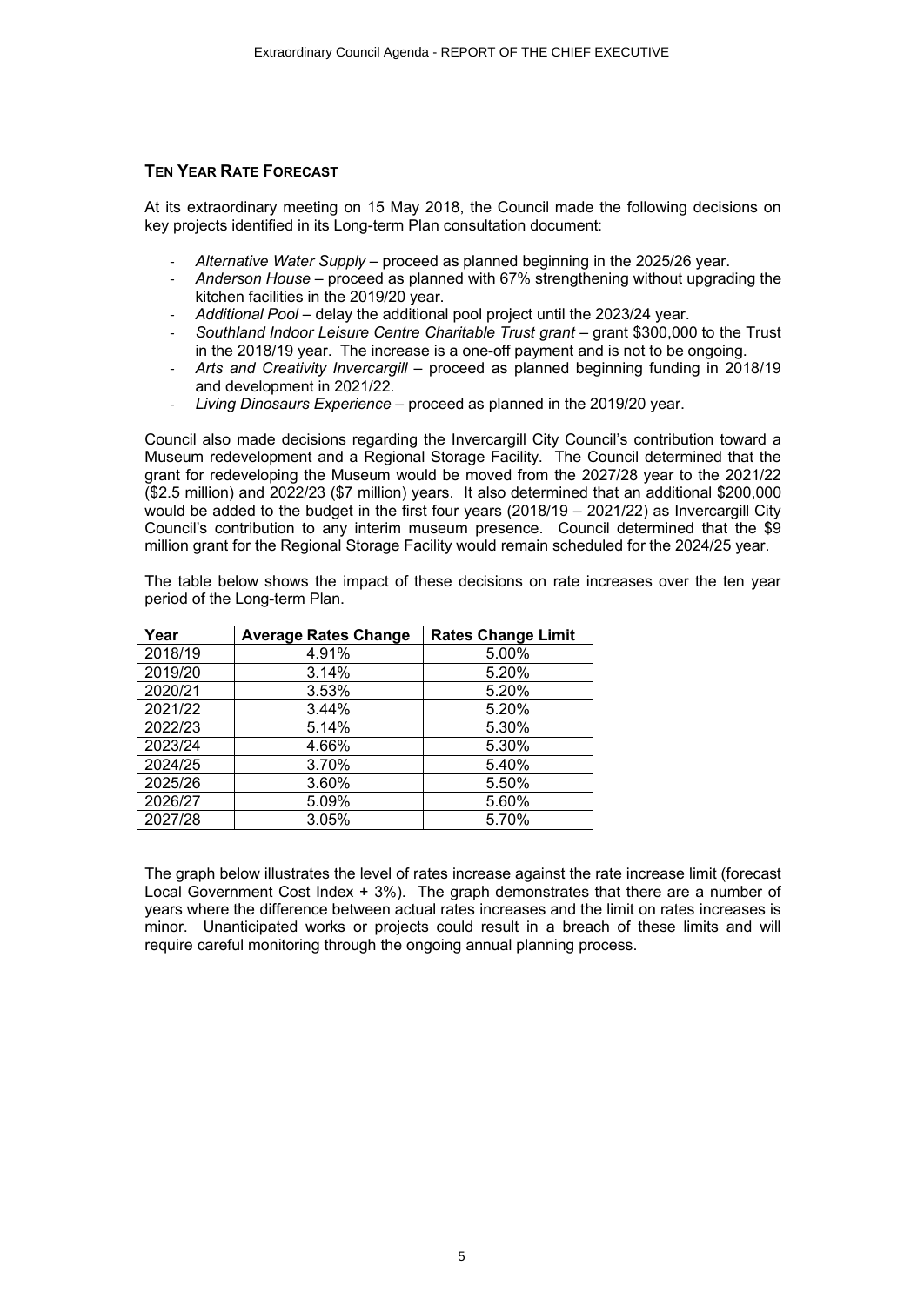

The decisions made by Council on the 15 May 2018 have resulted in a 4.91% rates increase for the 2018/19 year. The 4.91% increase is the overall average rates increase, however many properties will have a rates change different to this. The table of Rating Changes below show some examples of different properties, their valuation change and the impact that this has had on the rates payable by the rate payer.

The larger changes from those outlined in the Consultation Document are on those properties with a higher capital value. This is because the increased funding for the Southland Indoor Leisure Centre Charitable Trust grant is funded through the General Rate which is based on Capital Value.

| Type of     | Rateable       | Rateable   | Rates   | Rates   | \$     | \$       | $\%$     |
|-------------|----------------|------------|---------|---------|--------|----------|----------|
| property    | Value          | Value      | 2017/18 | 2018/19 | Change | Change   | Change   |
|             | $(Current)$ \$ | (Proposed) | \$      | S       | Annual | Weekly   | Rates    |
| Residential | 109,000        | 130,000    | 1,745   | 1,809   | 64     | 1.23     | 3.64%    |
| Residential | 215,000        | 255,000    | 2,188   | 2,303   | 115    | 2.21     | 5.22%    |
| Residential | 310,000        | 350,000    | 2,585   | 2,678   | 93     | 1.79     | 3.56%    |
| Residential | 485,000        | 540,000    | 3,317   | 3,428   | 111    | 2.13     | 3.35%    |
| Residential | 600,000        | 660,000    | 3,797   | 3,902   | 105    | 2.02     | 2.75%    |
| Commercial  | 690,000        | 750,000    | 5,855   | 5,980   | 125    | 2.40     | 2.14%    |
| Commercial  | 1,100,000      | 1,090,000  | 8,891   | 8,732   | $-159$ | $-3.06$  | $-1.79%$ |
| Commercial  | 2,450,000      | 2,900,000  | 13,521  | 14,422  | 901    | 17.33    | 6.66%    |
| Commercial  | 3.500.000      | 3.590.000  | 19,760  | 19,228  | $-532$ | $-10.23$ | $-2.69%$ |
| Farms       | 620,000        | 620,000    | 1,455   | 1,422   | $-33$  | $-0.63$  | $-2.25%$ |
| Farms       | 1,730,000      | 1,730,000  | 2,955   | 2,929   | $-26$  | $-0.50$  | $-0.87%$ |
| Farms       | 5,300,000      | 5,370,000  | 8,532   | 8,625   | 93     | 1.79     | 1.08%    |